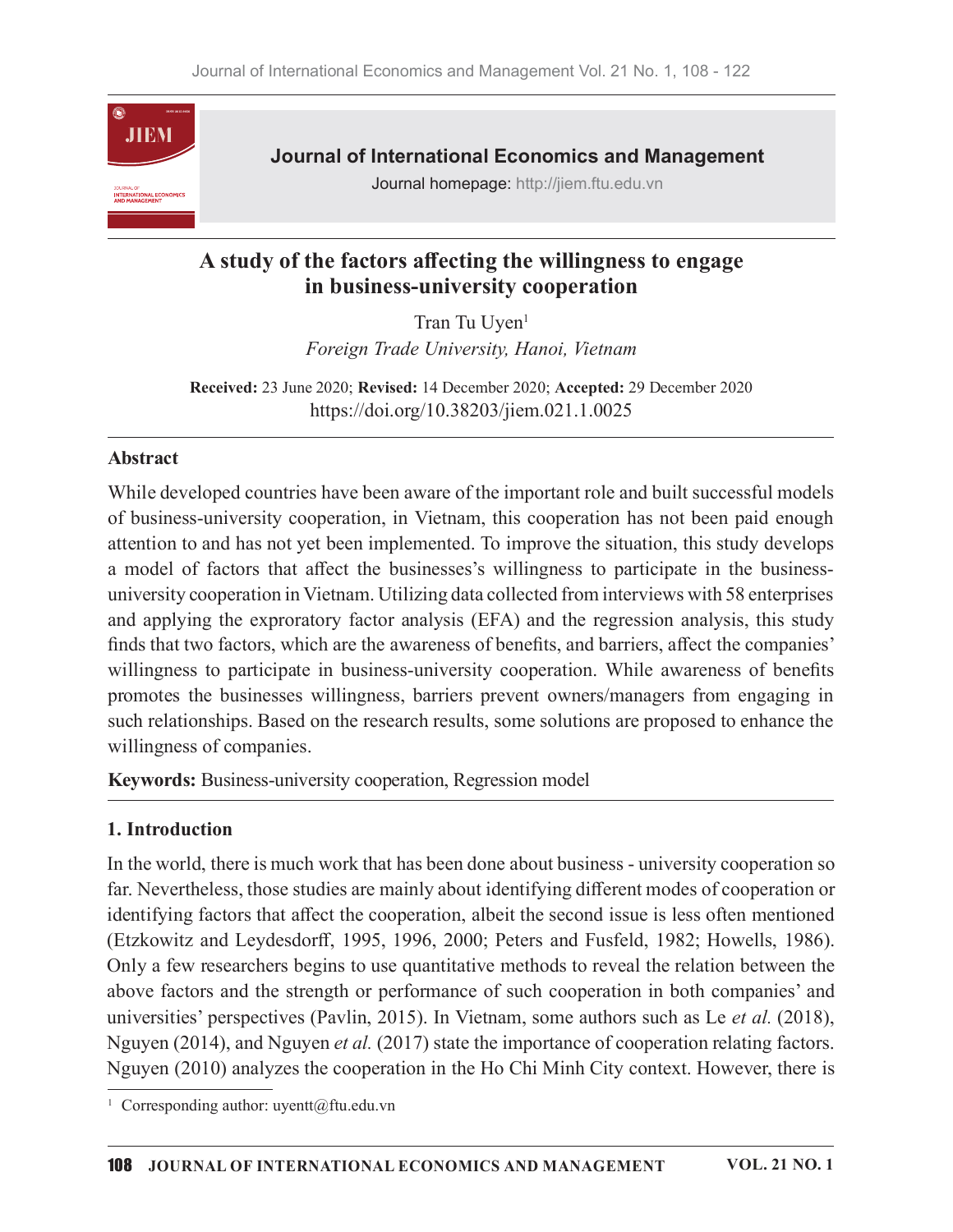still shortage of academic work, especially regarding the willingness to engage in a businessuniversity relationship given that the cooperation situation in Vietnam is immature. Moreover, there is a need for studying the business role in such cooperation, because they are usually less active and more reluctant than their university partners, but their decisions to cooperate are essential for the relationship.

Vietnam is entering the 4.0 Industrial Revolution, which is not only an opportunity but also a challenge for businesses. To succeed in today's fiercely competitive environment, businesses still shortage of academic work, especially regarding the willingness to engage in a business-<br>university relationship given that the cooperation situation in Vietnam is immature. Moreover,<br>there is a need for studying the developing scientific and technological research and development activities at enterprises. One of the newest and most affordable ways to help businesses is to partner with higher education institutions. In addition to obtaining scientific and technological achievements, the partnership also helps businesses with other benefits, such as human resources, reputation, etc. This is especially essential to meet the requirements of economic development and succeed in implementing industrialization and modernization of the economy of Vietnam.

In recent years, many countries around the world have been aware of how beneficial developing a university-business cooperation model is. Thereby, we can foster this form of cooperation and gain remarkable results. According to data from the Israeli Patent Office, research and development activities in Israel take place mainly at seven universities and dozens Exameter wand move tendent reading the method and the step and the comparison of the constrained in the care assemble of businesses. To succeed in today's fiercely competitive environment, businesses a challenge for busine Uteram is in erleationsing.<br>
We deallenge for businesses. To succeed in today's fiercely competitive environment, businesses<br>
must adapt quickly. The demand for innovation of businesses renders the motivation for<br>
developi plenty of actionsto promote the relationship between businesses and universities, especially in commercial research and development  $(R&D)$  programs. In Australia, the cooperation between universities and businesses has so far been perceived as not only being the necessary work but the extremely important one, considered as "coupling of consciousness". Collaboration has brought benefits to many parties, including students, businesses, and academics. Cooperation and cohesion between universities and businesses have become a common trend worldwide. Therefore, it is necessary to study the factors affecting the willingness to participate in higher education institutions. In recent years, many countries around the world have been aware of how beneficial<br>developing a university-business cooperation model is. Thereby, we can foster this form of<br>cooperation and gain remarkable results. Accordi

The study aims to achieve two specific objectives lying in: Building an econometric model education institutions. Based on the survey and the model result, propose solutions to improve the Vietnamese enterprises' willingness to cooperate.

The rest of this paper is organized as follows. Section 2 describes the literature review and the hypothesis development. Section 3 presents this paper's methodology. The experimental results are presented in Section 4. In Section 5, the authors discuss the results with suggestions and conclude the paper.

## 2. Literature review and hypothesis development

There is a great number of documents and studies on the cooperation between universities and businesses in many countries around the world (Table 1). These studies mainly focus on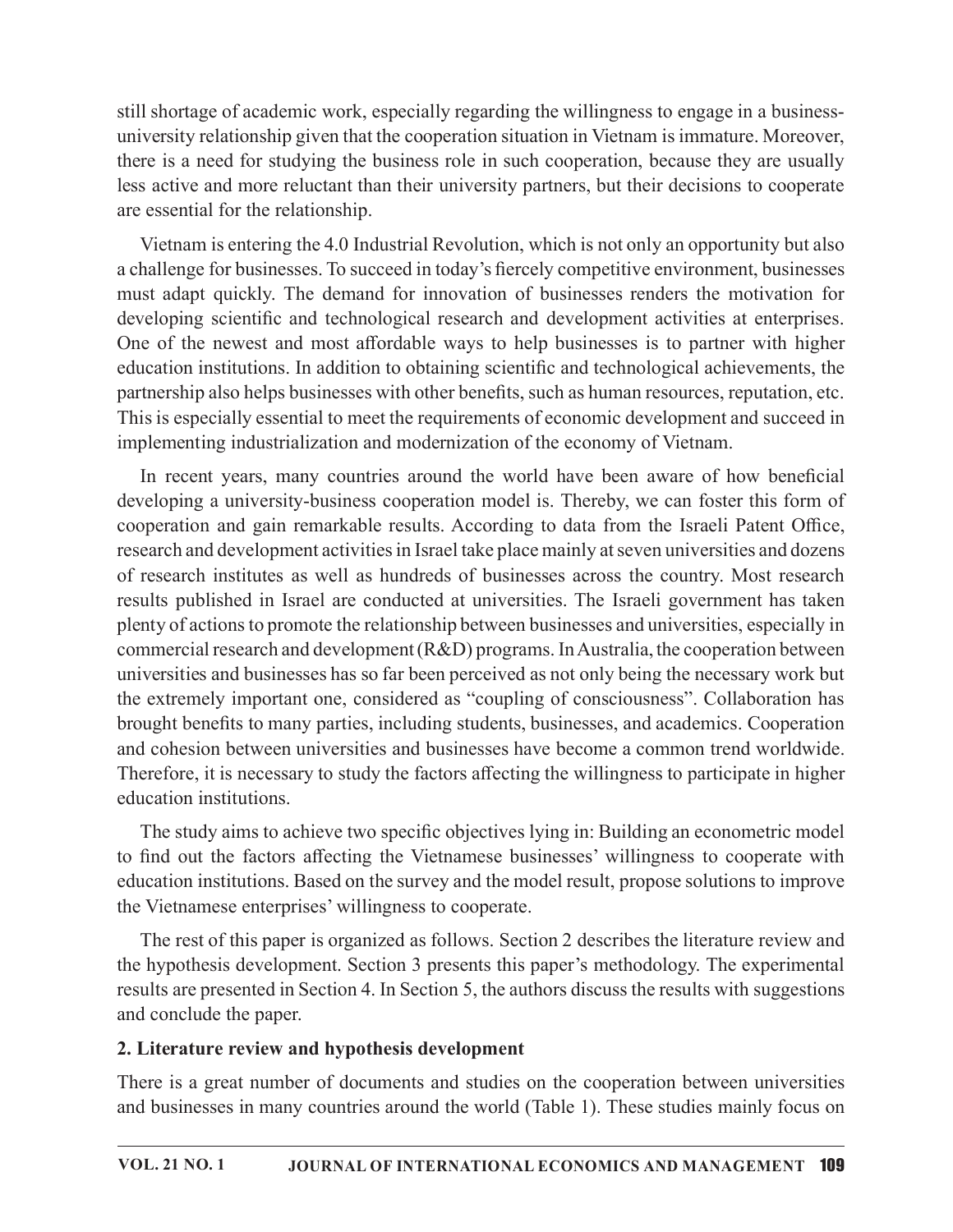|                                                                              | two issues: (1) identifying the different modes of cooperation; and (2) identifying factors that                                                                                                                                                    |
|------------------------------------------------------------------------------|-----------------------------------------------------------------------------------------------------------------------------------------------------------------------------------------------------------------------------------------------------|
|                                                                              | affect the cooperation, albeit the second issue is rarely mentioned.                                                                                                                                                                                |
|                                                                              | Table 1. Studies on the cooperation between universities and businesses                                                                                                                                                                             |
| <b>Research</b>                                                              | <b>Viewpoint</b>                                                                                                                                                                                                                                    |
| Etzkowitz and Leydesdorff<br>(1995, 1996, 1997, 2000);<br>Leydesdorff (2012) | The Triple Helix model illustrates the relationship between universities<br>- businesses - government. The model is a bloc of the three counterparts<br>layering one another. They are separate, yet also interdependent for<br>each other's roles. |
| Peters and Fusfeld (1982)                                                    | There are two types of cooperation, which are canonical and non-<br>canonical. These types of cooperation are classified by duration of<br>cooperation, party effort, and whether the cooperation is multilateral or<br>unilateral.                 |
| Vedovello (1998)                                                             | Complimenting the study by Peters and Fusfeld (1982) that groups<br>cooperation based on human resources.                                                                                                                                           |
| Howells $(1986)$                                                             | There two types of cooperation: (1) Companies' operations are carried<br>out by universities; and (2) Universities' operations are carried out by<br>businesses.                                                                                    |
| Geisler and Rubenstein<br>(1989)                                             | There are four modes of cooperation: (1) Operation from companies;<br>(2) Operations as business contracts; (3) Cooperative research; and<br>(4) Research park.                                                                                     |
| Martin et al. (2000)                                                         | The growth in relations between universities and industries is due<br>to external requests, mostly made by governmental authorities, for<br>increased relevance and impact on economic development.                                                 |
| Davey and Muros (2011)                                                       | Five levels of cooperation are impact, product, result, factors, and<br>operation. There are eight modes of cooperation, in which 4-factor<br>groups affect the five modes of cooperation.                                                          |
| Pavlin $(2015)$                                                              | There are 4-factor groups that influence cooperation mode, among<br>which the processes and approach and drivers groups are more<br>dominant than barriers and organizational characteristics groups.                                               |
| Lai $(2011)$                                                                 | There are 3-factor groups that have a positive impact on willingness<br>to engage in the industry-university collaborations: motivation<br>of university; motivation of industry; and quality of intermediary<br>institute.                         |

## Sources: Compiled by author

Regarding foreign studies on factors influencing the preparation or the decision to participate in the cooperation between universities and companies, results from the previous studies are mixed. Davey and Muros (2011) report the state of university-business cooperation in Europe and point out three factors affecting the cooperation. These factors include motivators, for example, the use of research in practice to improve innovation capacity. These factors also include barriers, of which funding represents the largest barrier to this relationship. Other facilitators, which create advantages and disadvantages such as mutual trust, shared goals, mutual commitment, or prior relation, also affect the relationship.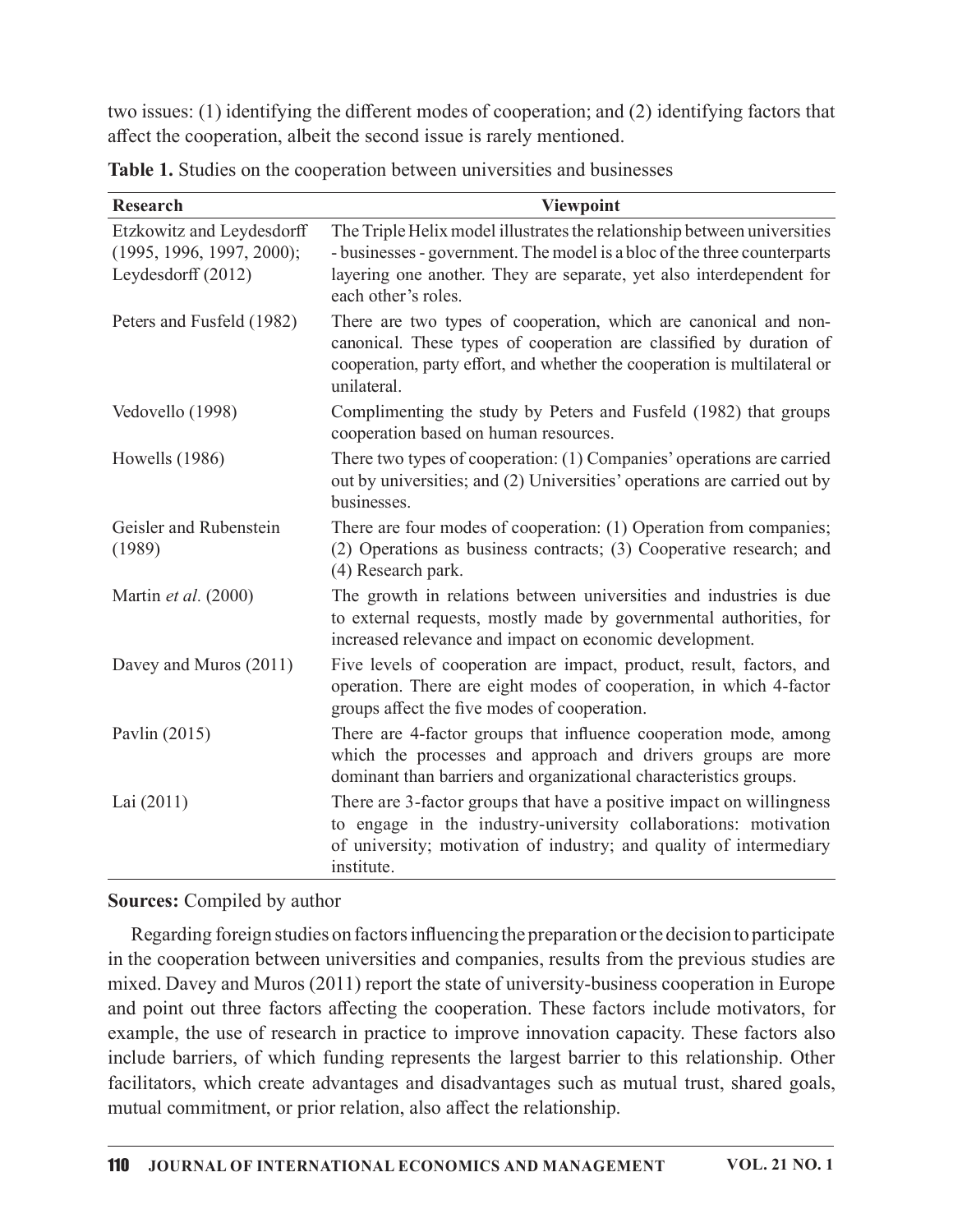Pavlin (2015), using the survey of 397 enterprises across Europe in 2015, concludes that two dominant factor groups affecting this cooperative link are the structure and approach group, which include methods in supporting and developing career capacity of students, cooperation in strategic management, cooperation in managing and innovating the curriculum, and the driver group, which consists of the nature and level of cooperation and the objective factors. The other two groups of factors are: 1) barriers, which include barriers in complex organization structure, in individual personnel, and limitation of resources; and 2) organizational characteristics, which include business line, number of employees, number of researchers, and number of students taken in as employees. These two groups are less impactful than the two mentioned above. His results reveal that those factor groups could contribute to the performance of key university-business cooperation modes. The motion of the charge of an entity of the methods in supportive link are the structure and approach group, which include methods in supporting and developing career capacity of students, cooperation in strategic managem They continuate the rigively and the driven is under the current with the competition, and the driver group, which consists of the nature and leveloping career capacity of students, cooperation in strategic management, coo

Also, other papers are examining the relationship between specified factors and willingness to engage in cooperation (Al-Rimawi and Al-Karablieh, 2002; Lai, 2011). By analyzing data collected from both universities and businesses in Taiwan, Lai (2011) shows that the motivation of university, the motivation of businesses, and the quality of Technology still comparatively immature, thus, insights into the willingness to engage in the businessuniversity relationship have high practical value.

In Vietnam, Nguyen (2010) has compiled past academic researches and proposed 4-factor groups which influence cooperation, including situational factor, organizational factor, the difference in operation characteristic, and perception of companies about the universities/ institutions. The 4-factor groups are analyzed with the structural equation modeling method and based on a sample of 269 business owners or managers in Ho Chi Minh City to find out whether those factors affect the relationship between companies and universities/institutions. Also, other papers are examining the relationship between specified factors and willingness<br>to engage in cooperation (Al-Rimawi and Al-Karablieh, 2002; Lai, 2011). By analyzing<br>data collected from both universities and bu link between companies and universities/institutions, while the difference in operating Fransfer Intermediary Institution at The measurement of the multimeral state of the motivation of universities and businesses, in Taiwan, Lai (2011) shows that the motivation of university, the motivation of businesses, a success. Besides, the study states that the stronger the link is, the higher performance the companies gain.

Le et al. (2018) also point out that the group of factors including organization, recognition, benefits, companies' characteristics, and companies' perception of the university affect the relationship between the institutions and the businesses. Data from the regression analysis of the study dictates that all five of these factor groups positively affect the cooperative relationship, among which the companies' characteristic group is the most influential. The study of Nguyen (2014) and Nguyen *et al.* (2017) show that benefits have a great impact on the decision to participate in the cooperation from the companies' perspective. Additionally, the work of Hoang and Pham (2019) highlights the importance of the relationship between institutions and businesses.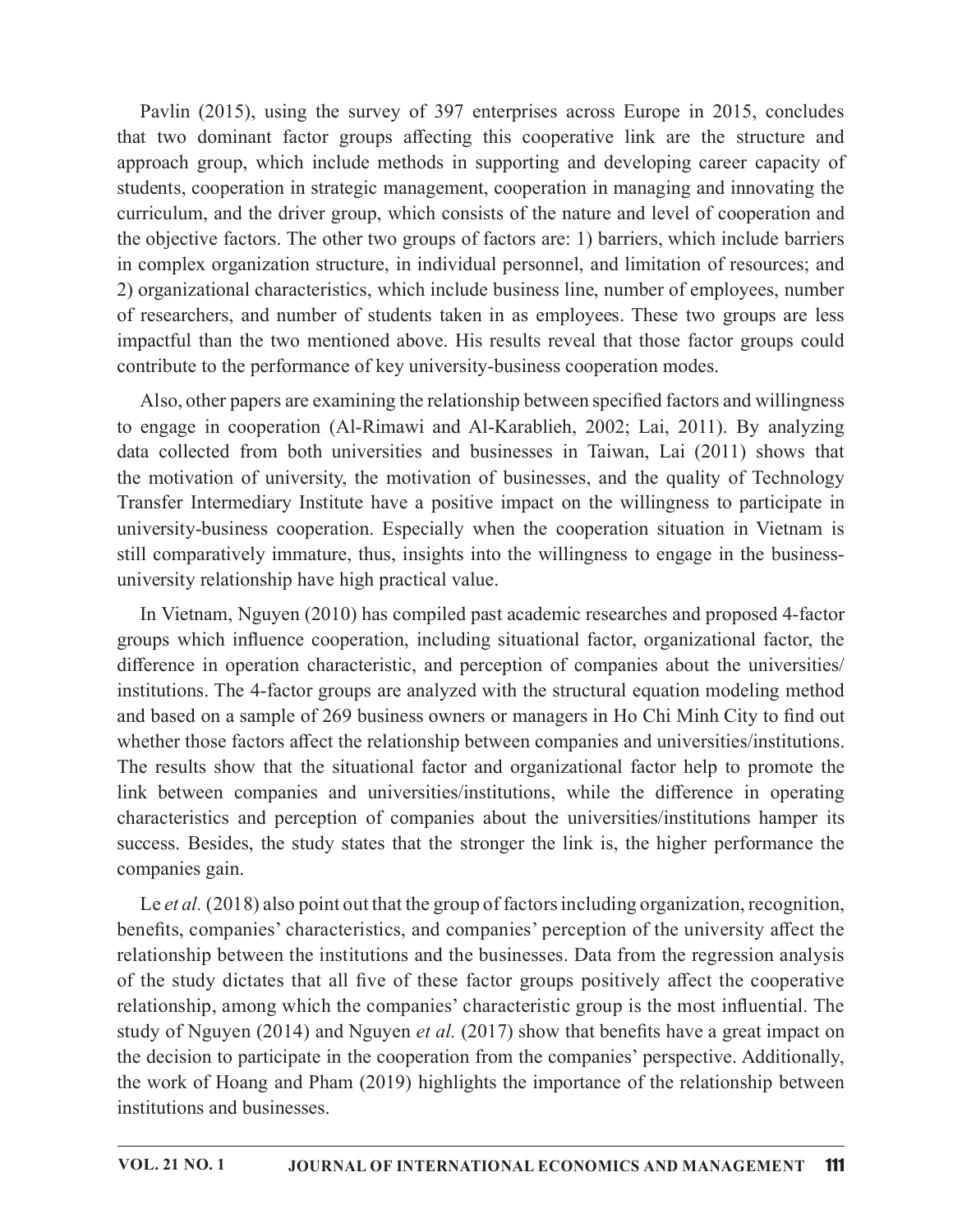The previous studies conducted both in Vietnam and abroad present different theories with practical evidence. Nonetheless, there has not been any qualitative study conducted at the business level to analyze how these factors influence companies' willingness to cooperate. This paper will accomplish that.

As mentioned above, there have been some studies highlighting factors that influence the decision or the willingness to participate in different modes of cooperation between universities and businesses. According to the facts in Vietnam as well as previous studies, the author has built a model to include four factors: (1) awareness of benefits; (2) perception; (3) drivers; and (4) barriers. The dependent variable is the willingness level to engage in cooperation between universities and businesses, which is abbreviated as willingness to cooperate.

This model is mostly based on the work of Davey and Muros (2011) on elements and at the operation level. The studies by Pavlin (2015), Nguyen (2010), and Le et al. (2018) have the same conclusion about the factors that influence modes of cooperation. Therefore, those factors are used for the estimation in this model.

### 2.1 Awareness of the benefits

Awareness of the benefits is understood as the sharing and realizing benefits between those who educate and produce high-skilled workers (universities) and those who utilize highskilled workers (businesses) (Le et al., 2015).

Universities and businesses usually build cooperative relationships because they recognize the benefits of cooperation (Mora-Valentin, 2000). The more businesses value cooperation, the higher the level of cooperation. It is also true with the universities. The benefits are considered the purpose or the drivers of cooperation. Undoubtedly, both counterparts have to recognize the benefits to cooperate, which can be either long-term or short-term. Furthermore, the benefits need to be balanced on both sides, which means being advantageous to both parties. However, in reality, each party's definition of benefits is different. For example, businesses look for workers, technology, and cost-savings (Buisseret and Cameron, 1994; Martino, 1996; Scott, 1998) while universities are searching for financial support and better facilities (Martino, 1996; Scott, 1998; Howells, 1986; Martin et al., 2000).

Cooperation between enterprises and universities stems from various potential benefits. The more benefits there are, the higher willingness to cooperate. From the aforementioned analysis, the author suggests hypothesis H1 as follows.

H1: Recognition of benefits has a positive effect on the willingness to cooperate.

## 2.2 Perception

The perception factor, which represents businesses' perception of the universities, is the knowledge or the assessment of the companies about the universities' assets and development such as reputation and curriculum. For example, according to Le et al. (2018), if companies do not know much about the universities' activities due to little advertisement, they will not approach the universities. Therefore, not only do universities need to educate students,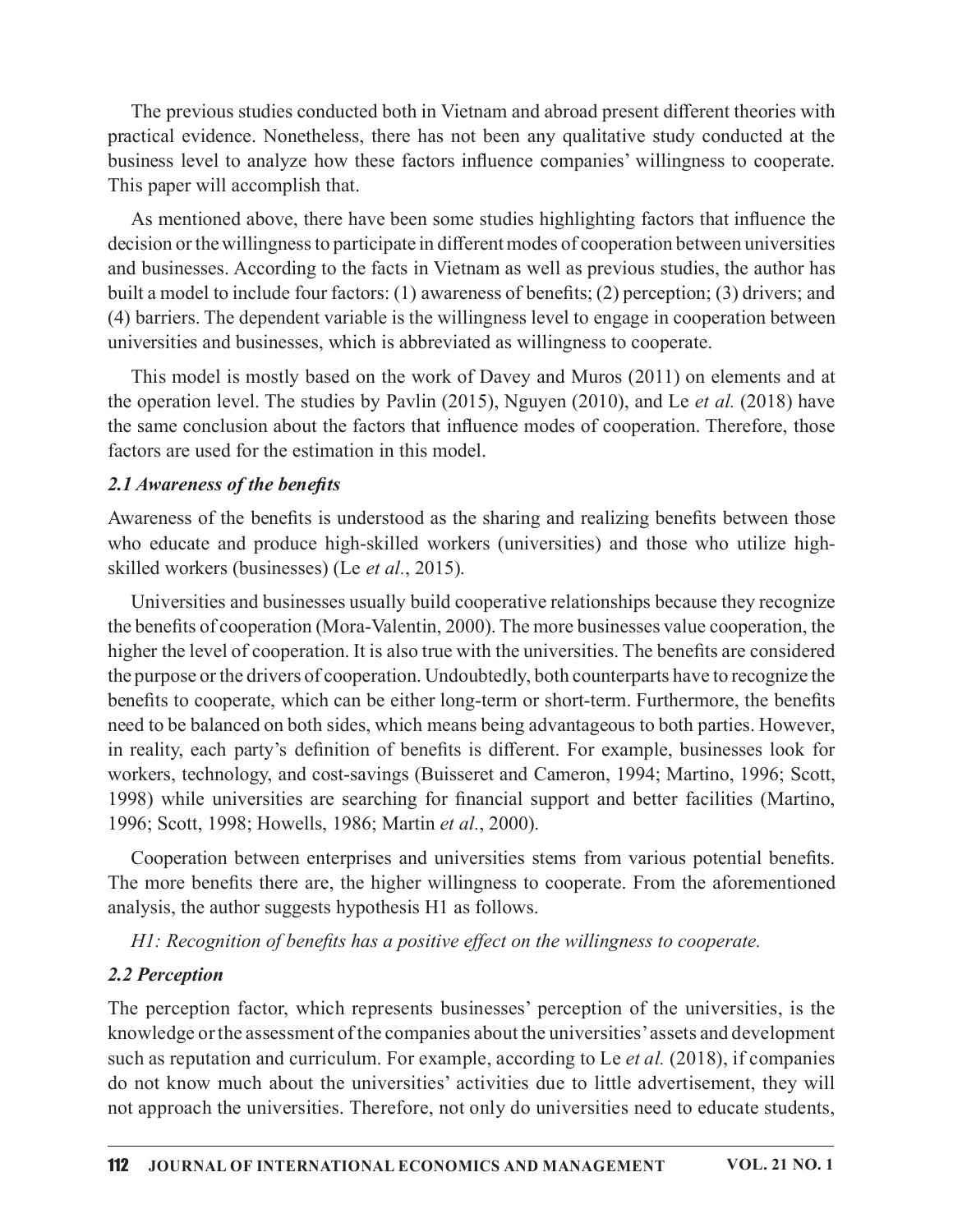but they also need to build up their reputation. In doing so, understanding the needs of a company will raise the companies' perception of the universities. This increased perception determines whether the companies promote cooperation. According to the model by Hoang and Pham (2019), the establishment of the relationship between universities and companies has the greatest impact on cooperation. In this study, the authors propose to take a negative stance in the survey with questions such as "Businesses do not believe in the standards, facilities, knowledge, and curriculum of the university" or "Businesses do not know about the university's operation and information". Therefore, the authors would like to advance the hypothesis  $H2$  as follows. but they also need to build up their reputation. In doing so, understanding the needs of a<br>company will raise the companies' perception of the universities. This increased perception<br>determines whether the companies promot but they also need to build up their reputation. In doing so, understanding the needs of a<br>company will raise the companies' precreption of the universities. This increased perception<br>determines whether the companies promo

H2: Perception has a negative effect on the willingness to cooperate.

## 2.3 Drivers

The drivers of the business-university cooperation in this model include external factors the situational factors in Nguyen's model (2010) and contextual elements in Trong's model curriculum design and the businesses such as research funding capacity. These factors also include the relationship between the university and the business themselves, which are longterm and reputable, or government policies. Overall, the more powerful these driver factors are, the higher the degree of cooperation between businesses and universities. Nonetheless, this study will not consider all the driver manifestations, but only focus on the main drivers, which are presented in the scale, and formulates hypothesis H3 as follows.

H3: Drivers have a positive effect on the willingness to cooperate.

# 2.4 Barrier

In contrast to the driver factors, there are barrier factors that hinder intrinsic and effective partnerships (Trong, 2018). Therefore, to promote university-business partnerships, policies need to be implemented to break these barriers. Barriers can be inherent within the universities such as inappropriate school policies, the inefficient structure of the school's organizational structure, or within businesses such as complex procedures, poor corporate governance. The barriers can be objective such as long distances, poor faculty qualifications, or the fact that specialized departments do not promote cooperation. Howells et al. (1998) also suggest that the barrier or the difficulty in partnership can term and reputable, or government policies. Overall, the more powerful these driver factors<br>are, the higher the degree of cooperation between businesses and universities. Nonetheless,<br>this study will not consider all the d is understood as the drivers to decide whether or not there is a partnership. The second barrier is the difficulty in maintaining and developing the collaboration. Besides, barriers for businesses are also different from barriers for universities. There exist several other ways of dividing barriers. Van and Debackere (1988) classify barriers into three groups including cultural, institutional, and operational. Lopez-Martinez et al. (1994) categorize barriers into groups including structural factors, institutional factors, and individual factors.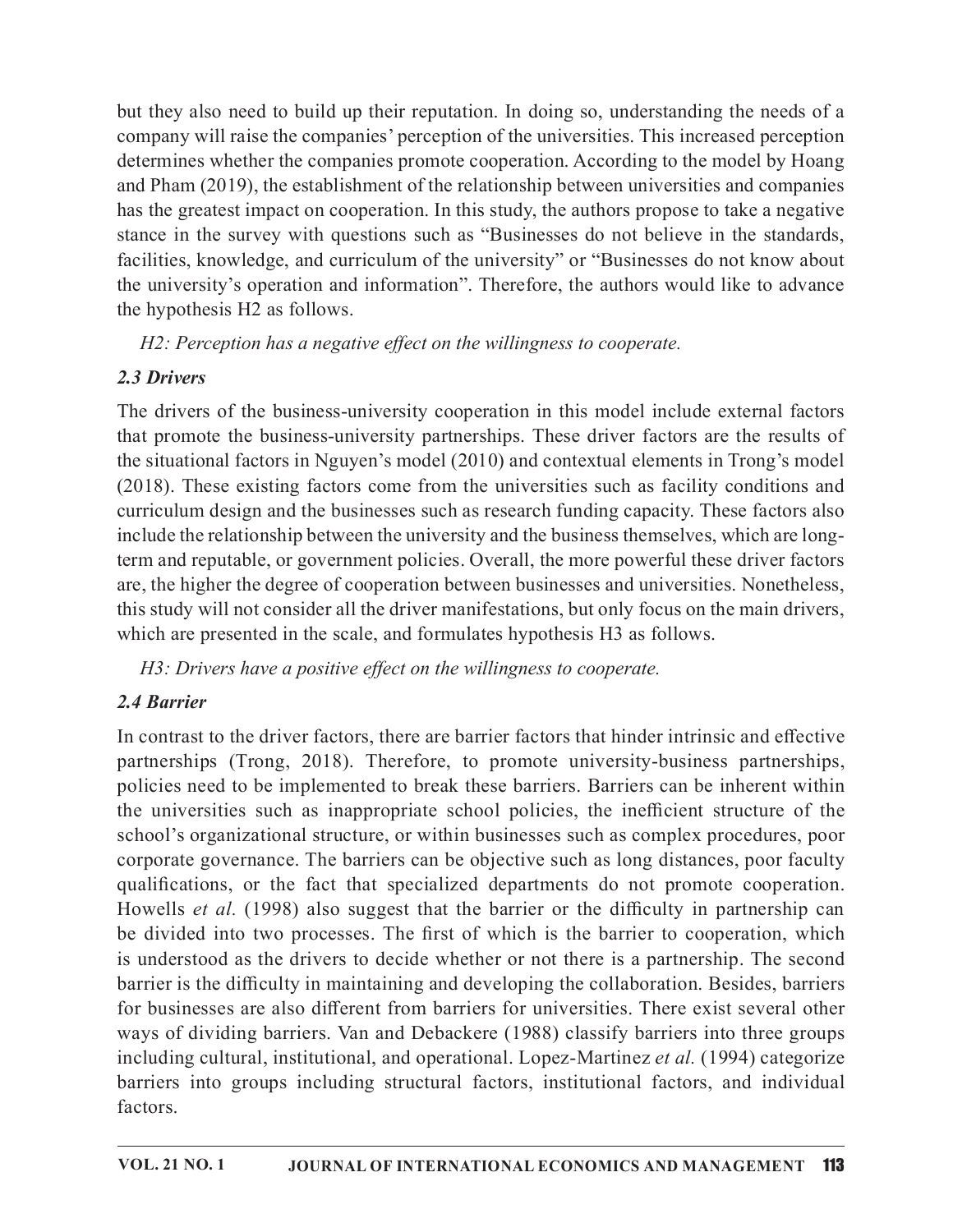This study also investigates some key barriers, which are presented in the scale section. Different link barriers from the university side may affect the extent to which different modes of a university-enterprise partnership are implemented in practice (Trong, 2018). The authors, thus, advance the following hypothesis.

H4: Barriers hurt the willingness to cooperate.

## 3. Methodology

As the hypotheses advanced in the previous section, the theoretical framework and model are shown in Figure 1 below.



Figure 1. Model of factors affecting the willingness for cooperation (initial)

**Source:** Author's construction

 $Y = b0 + b1*AWARENESS + b2*PERCEPTION + b3*DRIVER + b4*BARIER + e(1)$ 

in which Y is the dependent variable representing the willingness to participate in enterprise-university cooperation, which is divided into five levels; AWARENESS is the recognition of the benefits of a business, which is divided into five levels; PERCEPTION represents the understanding or evaluation of businesses about the universities regarding the reputation of the school and the school's curriculum, which is divided into five levels; DRIVER is the driver of businesses, which include existing factors and external factors that promote business cooperation with universities and is divided into five levels; BARRIER includes the intrinsic barriers and effectiveness binding obstacles, which are divided into five levels; and e is the random error.

Through the research on the factors affecting the decision or the willingness to engage in modes of cooperation between universities and businesses, the authors developed a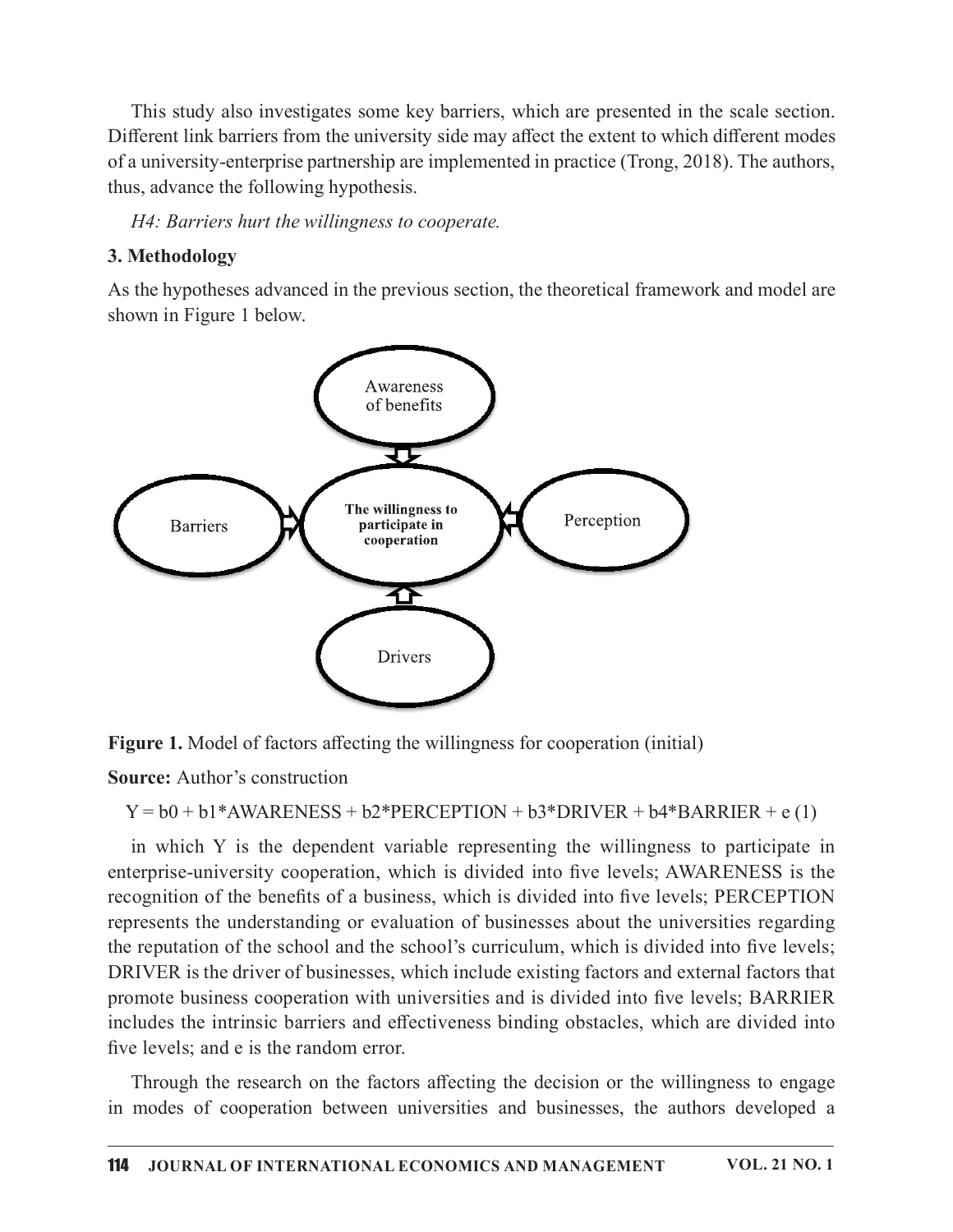questionnaire related to the mentioned factors to conduct field surveys in Vietnam. To collect data, the authors use 24 questions divided into two groups. The formal survey is conducted from December 2019 to February 2020. The survey is conducted by sending printed questionnaires and online questionnaires to the heads of departments or higher-ranking officials in 100 businesses of different industries listed in the Viet Nam Yellow Pages.

Those businesses are picked up from a business dataset compiled by random selection to avoid bias in research.

To collect data, the authors use the questionnaire chart, which is improved by profound opinions from five business owners/managers and one lecturer. The survey questions are divided into two main groups. The first group consists of five questions from Question 1 to Question 4. These questions are used to learn specific information about the businesses such as type, size, number of years of operation, and the current level of cooperation with universities. Question 5 exploits the business's assessment related to thewillingness to link with higher education institutions.

The second group with Questions from 5 to 24 is designed to investigate the businesses' perception with the following Likert scales: 1) Very unimportant; 2) Unimportant; 3) Normal; 4) Important; 5) Very important. This group considers the evaluation of the importance of factors affecting the model of scientific and technological cooperation between higher education institutions and businesses from the businesses' perspective.

### 4. Empirical results

The number of survey questionnaires received is 58 out of a total of 100 questionnaires sent out, which is equivalent to a response rate of 58%.All of these 58 questionnaires are valid. Out of 58 respondents, 48 enterprises have cooperated with universities in at least one form. Out of these 48 enterprises, 30 enterprises have cooperated with universities at a very low level and only four enterprises responded they are very often involved in cooperation activities with higher education institutions. Based on the results obtained from the SPSS software, the relationship of the factors affecting the willingness to participate in each form of cooperation is shown as follows: (a) Important; 5) Very important. This group considers the evaluation of the importance<br>of factors affecting the model of scientific and technological cooperation between higher<br>dedication institutions and businesses from of factors affecting the model of scientific and technological cooperation between higher<br>
education institutions and businesses from the businesses' perspective.<br> **1. Empirical results**<br> **1. Empirical results**<br>
the number Examples and businesses from the businesses' perspective.<br> **Empirical results**<br>
The number of survy questionnaires received is 58 out of a total of 100 questionnaires sent<br>
Dut but, which is equivalent to a response rate o **4. Empirical results**<br> **CEM** Empirical results<br>
The number of survey questionnaires received is 58 out of a total of 100 questionnaires sent<br>
but, which is equivalent to are<br>
posses rate of 58%. All of these 58 questionna The number of survey questionnaires received is 58 out of a total of 100 questionnaires sent<br>
out, which is equivalent to a response rate of 58%. All of these 58 questionnaires are valid. Out<br>
or 58 out, which is equivalent to a response rate of 58%. All of these 58 questionnaires are valid. Out<br>of 58 respondents, 48 enterprises have cooperated with universities in at least one form. Out<br>of these 48 enterprises 3.9 on

| <b>Variable</b>    | Min | <b>Max</b>               |      |       | Mean Standard error Coefficient of variation |
|--------------------|-----|--------------------------|------|-------|----------------------------------------------|
| <b>AWARENESS</b>   |     |                          | 3.58 | 0.768 | 0.215                                        |
| <b>PERCEPTION</b>  |     | $\rightarrow$            | 3.17 | 0.711 | 0.224                                        |
| <b>DRIVERS</b>     |     | $\overline{\mathcal{L}}$ | 3.42 | 0.857 | 0.251                                        |
| <b>BARRIERS</b>    |     | $\Delta$                 | 3.08 | 0.838 | 0.273                                        |
| <b>WILLINGNESS</b> |     |                          | 2.97 | 1.092 | 0.368                                        |

| <b>Table 2.</b> Descriptive statistics |  |
|----------------------------------------|--|
|----------------------------------------|--|

**Source:** Author's calculation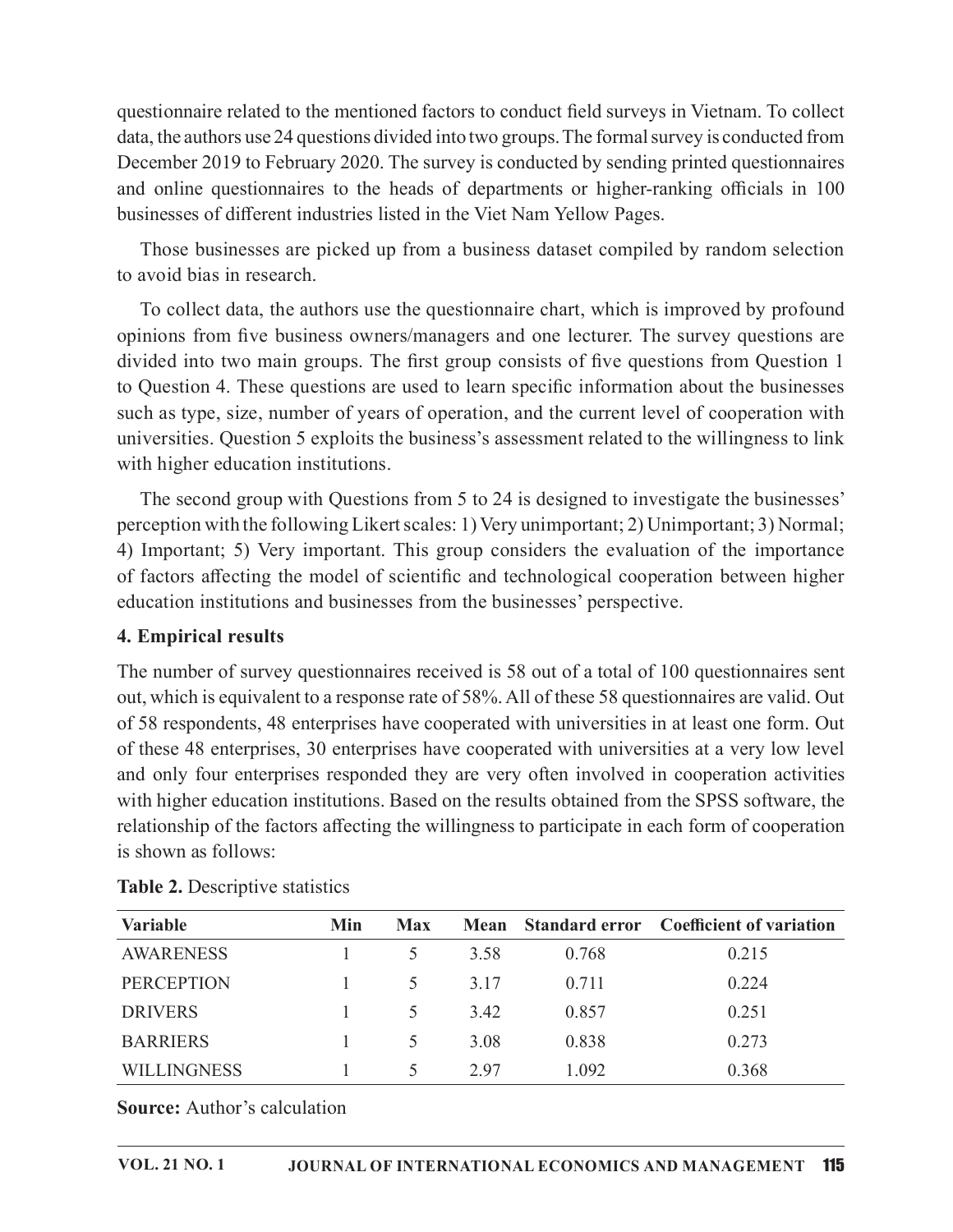Through Cronbach's Alpha test, the reliability of 13 observed variables of four different factors is confirmed, which is presented in Table 2, according to three criteria: Cronbach's Alpha coefficient, total correlation coefficient, and Cronbach's Alpha coefficient if eliminating variables (Trong, 2018).

|  | <b>Table 3.</b> Cronbach's Alpha test |  |
|--|---------------------------------------|--|
|--|---------------------------------------|--|

| <b>Factor</b> group | <b>Observable variables</b> Cronbach's Alpha coefficient |
|---------------------|----------------------------------------------------------|
| <b>AWARENESS</b>    | 0.867                                                    |
| <b>PERCEPTION</b>   | 0.734                                                    |
| <b>DRIVERS</b>      | 0.780                                                    |
| <b>BARRIERS</b>     | 0.746                                                    |

**Source:** Author's calculation

The scale is assessed to be sufficiently reliable to conduct the EFA, which analyzes the correlation between variables and the correlation between observed variables and factors, thereby, determining the necessary set of variables for research. When applying EFA with multiple unsatisfactory variable types, only two perceived benefits and barriers were retained after others are eliminated because their factor loadings are not higher than 0.75, given the sample size is 58 (Hair et al., 1998). The results of the EFA and rotation matrix are presented in Table 3 and Table 4.

Table 4. KMO coefficient and Bartlett test of factor analysis

| Kaiser-Meyer-Olkin Measure of Sampling Adequacy. |                    | 0.737   |
|--------------------------------------------------|--------------------|---------|
| Bartlett's Test of Sphericity                    | Approx. Chi-Square | 130.568 |
|                                                  | Df                 | 15      |
|                                                  | Sig.               | 0.000   |

**Source:** Author's calculation

|  | <b>Table 5.</b> Rotational matrix table |  |
|--|-----------------------------------------|--|
|  |                                         |  |

| <b>Variables</b> | 1     | 2     |
|------------------|-------|-------|
| <b>AWARENESS</b> | 0.886 |       |
| <b>AWARENESS</b> | 0.771 |       |
| <b>AWARENESS</b> | 0.765 |       |
| <b>AWARENESS</b> | 0.759 |       |
| <b>BARRIER</b>   |       | 0.861 |
| <b>BARRIER</b>   |       | 0.849 |

**Source:** Author's calculation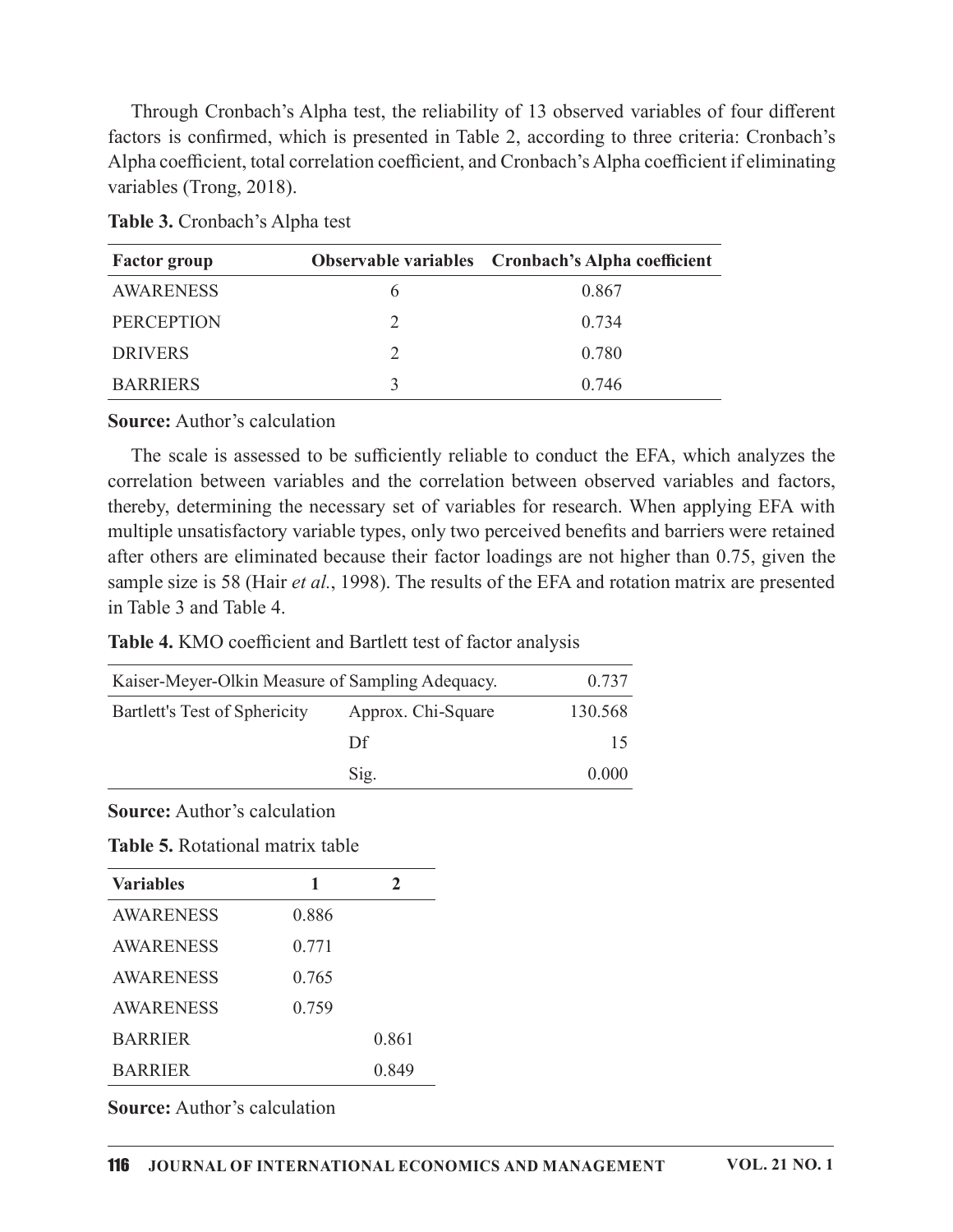The EFA shows that the set of six observed variables is eligible to be included in the relation analysis and regression. Accordingly, the research model is modified as shown in ture 3. correlation analysis and regression. Accordingly, the research model is modified as shown in Figure 3.



| Awareness<br>of benefits                                                                                                                                                                                                                                                                                                   |       | The<br>willingness to<br>participate in<br>cooperation |                                            |                  | <b>Barriers</b>          |                 |            |
|----------------------------------------------------------------------------------------------------------------------------------------------------------------------------------------------------------------------------------------------------------------------------------------------------------------------------|-------|--------------------------------------------------------|--------------------------------------------|------------------|--------------------------|-----------------|------------|
| Figure 2. A revised model of factors affecting the willingness for cooperation                                                                                                                                                                                                                                             |       |                                                        |                                            |                  |                          |                 |            |
| <b>Source:</b> Author's compilation                                                                                                                                                                                                                                                                                        |       |                                                        |                                            |                  |                          |                 |            |
| The two groups of factors mentioned above by Pearson analysis demonstrate a linear<br>correlation with the dependent variable Y and are eligible to be included in the regression<br>analysis. The results are presented in Table 5.<br>Table 6. Correlation between the dependent variable Y and the independent variable |       |                                                        |                                            |                  |                          |                 |            |
|                                                                                                                                                                                                                                                                                                                            |       |                                                        |                                            | <b>AWARENESS</b> |                          | <b>BARRIER</b>  | Y1         |
| <b>AWARENESS</b>                                                                                                                                                                                                                                                                                                           |       | Pearson correlation                                    |                                            |                  |                          |                 |            |
|                                                                                                                                                                                                                                                                                                                            |       | Meaning level from two sides                           |                                            |                  |                          |                 |            |
| <b>BARRIER</b>                                                                                                                                                                                                                                                                                                             |       | Pearson correlation                                    |                                            |                  | $0.405**$                |                 |            |
|                                                                                                                                                                                                                                                                                                                            |       | Meaning level from two sides                           |                                            |                  | 0.002                    |                 |            |
| Y                                                                                                                                                                                                                                                                                                                          |       | Pearson correlation                                    |                                            |                  | $0.396**$                | $-0.391**$      |            |
|                                                                                                                                                                                                                                                                                                                            |       | Meaning level from two sides                           |                                            |                  | 0.002                    | 0.002           |            |
| Notes: *, **, and *** represent significance at the 10%, 5%, and 1% level, respectively, using<br>2-tailed tests.                                                                                                                                                                                                          |       |                                                        |                                            |                  |                          |                 |            |
| <b>Source:</b> Author's calculation                                                                                                                                                                                                                                                                                        |       |                                                        |                                            |                  |                          |                 |            |
| After running the SPSS software, the authors obtained the estimated parameters presented<br>in Table 7:                                                                                                                                                                                                                    |       |                                                        |                                            |                  |                          |                 |            |
| Table 7. Parameters in the regression                                                                                                                                                                                                                                                                                      |       |                                                        |                                            |                  |                          |                 |            |
| <b>Model</b>                                                                                                                                                                                                                                                                                                               |       | Non-standardized<br>coefficient                        | <b>Standardized Value t</b><br>coefficient |                  | Level of<br>significance | Multi-collinear |            |
|                                                                                                                                                                                                                                                                                                                            | B     | Standard error                                         | <b>Beta</b>                                |                  |                          | Acceptance      | <b>VIF</b> |
| 1 (Coefficient)                                                                                                                                                                                                                                                                                                            | 2.091 | 0.500                                                  |                                            | 4.185            | 0,000                    |                 |            |
| <b>AWARENESS</b>                                                                                                                                                                                                                                                                                                           | 0.853 | 0.131                                                  | 0.663                                      | 6.498            | 0,000                    | 0.836           | 1.196      |
| <b>RARRIER</b>                                                                                                                                                                                                                                                                                                             | 0.812 | 0.126                                                  | .ስ 660                                     | 6,166            | 0.000                    | 0.836           | 1 1 9 6    |

| <b>Table 7.</b> Parameters in the regression |  |  |  |
|----------------------------------------------|--|--|--|
|                                              |  |  |  |
|                                              |  |  |  |

| <b>BARRIER</b><br>Y                                                                                               |          | Pearson correlation             |                                            |          | $0.405**$                |                 |            |
|-------------------------------------------------------------------------------------------------------------------|----------|---------------------------------|--------------------------------------------|----------|--------------------------|-----------------|------------|
|                                                                                                                   |          |                                 |                                            |          |                          |                 |            |
|                                                                                                                   |          |                                 | Meaning level from two sides               |          | 0.002                    |                 |            |
|                                                                                                                   |          | Pearson correlation             |                                            |          | $0.396**$                | $-0.391**$      |            |
|                                                                                                                   |          | Meaning level from two sides    |                                            |          | 0.002                    | 0.002           |            |
| Notes: *, **, and *** represent significance at the 10%, 5%, and 1% level, respectively, using<br>2-tailed tests. |          |                                 |                                            |          |                          |                 |            |
| <b>Source:</b> Author's calculation                                                                               |          |                                 |                                            |          |                          |                 |            |
| After running the SPSS software, the authors obtained the estimated parameters presented<br>in Table 7:           |          |                                 |                                            |          |                          |                 |            |
| <b>Table 7.</b> Parameters in the regression                                                                      |          |                                 |                                            |          |                          |                 |            |
| <b>Model</b>                                                                                                      |          | Non-standardized<br>coefficient | <b>Standardized Value t</b><br>coefficient |          | Level of<br>significance | Multi-collinear |            |
|                                                                                                                   | B        | Standard error                  | <b>Beta</b>                                |          |                          | Acceptance      | <b>VIF</b> |
| (Coefficient)                                                                                                     | 2.091    | 0.500                           |                                            | 4.185    | 0,000                    |                 |            |
| <b>AWARENESS</b>                                                                                                  | 0.853    | 0.131                           | 0.663                                      | 6.498    | 0,000                    | 0.836           | 1.196      |
| <b>BARRIER</b>                                                                                                    | $-0.812$ | 0.126                           | $-0.660$                                   | $-6.466$ | 0.000                    | 0.836           | 1.196      |
| a. Dependent variable: Y                                                                                          |          |                                 |                                            |          |                          |                 |            |
|                                                                                                                   |          |                                 |                                            |          |                          |                 |            |
| Adjustment factor $R^2$ : 0.504                                                                                   |          |                                 |                                            |          |                          |                 |            |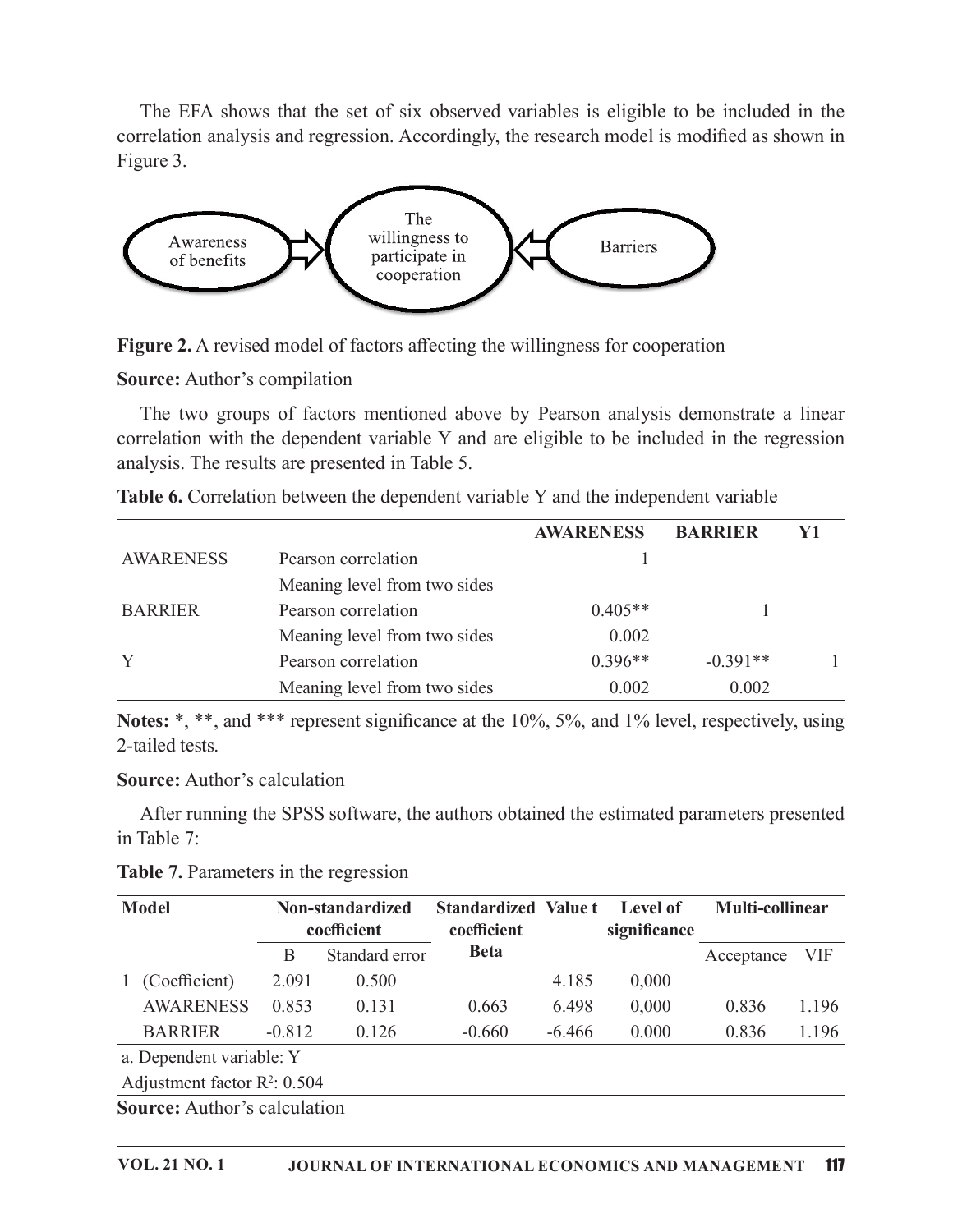The two variables AWARENESS and BARRIER are significant at the significance level of less than 5%. The results also show that there is no multi-collinear problems in this model due to the value of VIF being less than 2. Based on the standardized beta coefficient of multivariate regression analysis results, the regression equation obtained is:

### $Y1 = 0.663*AWARENESS - 0.660*BARRIER + e$

Therefore, the hypothesis H1, which states that the recognition of benefits positively affects the willingness to participate in cooperation, is confirmed. Additionally, the hypothesis H4, which suggests that barriers have a negative effect on the willingness to participate in cooperation, is supported. Moreover, the hypothesis H2, which proposes that the perception of benefits to have a positive effect on the willingness to cooperate, and the hypothesis H3 stating that drivers have a positive effect on the willingness to cooperate, are not supported during EFA.

### Discussion

After analyzing the data in the survey related to the willingness to take part in the cooperation, the survey results are several folds. Firstly, the willingness to engage in cooperative forms of enterprises is not high with an average score of 2.97 out of 5. This result represents a poor cooperation situation in Northern Vietnam. Secondly, there is no evidence of the impact of the perception and driver factors on the dependent variable. Specifically, these factors are shown to be eliminated during EFA. This finding implies that there are some problems with questions about perception and drivers. It may come from either the failure in designing questions, which makes questions ambiguous, or respondents' non-cooperation. Thirdly, the perception of benefits has a positive effect on the dependent variable, while the barrier factor has a reverse effect. The magnitude of the impact of the two factors on willingness is approximately equal with standardized beta coefficients of  $0.666$  and  $-0.660$ , respectively, at the significance level of  $0\%$ ). Fourthly, the R2 coefficients adjust at a fairly good level of 50.4%, revealing that the change of variables depending on the businesses' willingness to participate in cooperative forms is explained well with the independent variables in the model. This result suggests that not many other factors influence the level of participation that the model has not taken into account or been overlooked.

These results agree with the studies of Howells *et al.* (1998), Van and Debackere (1988), Lopez-Martinez et al. (1994), Mora-Valentin (2000), Nguyen (2014), Le et al. (2018), yet contradict the study of Davey and Muros  $(2011)$ .

### 5. Recommendations

Recommendations for improving the willingness of businesses to engage in various forms of cooperation with higher education institutions are based on enhancing perceived benefits and reducing barriers of business-university cooperation, as suggested by the above results.

Firstly, it is important to promote perceived benefits from business-university cooperation. In particular, it is essential to provide economic and financial mechanisms such as funding,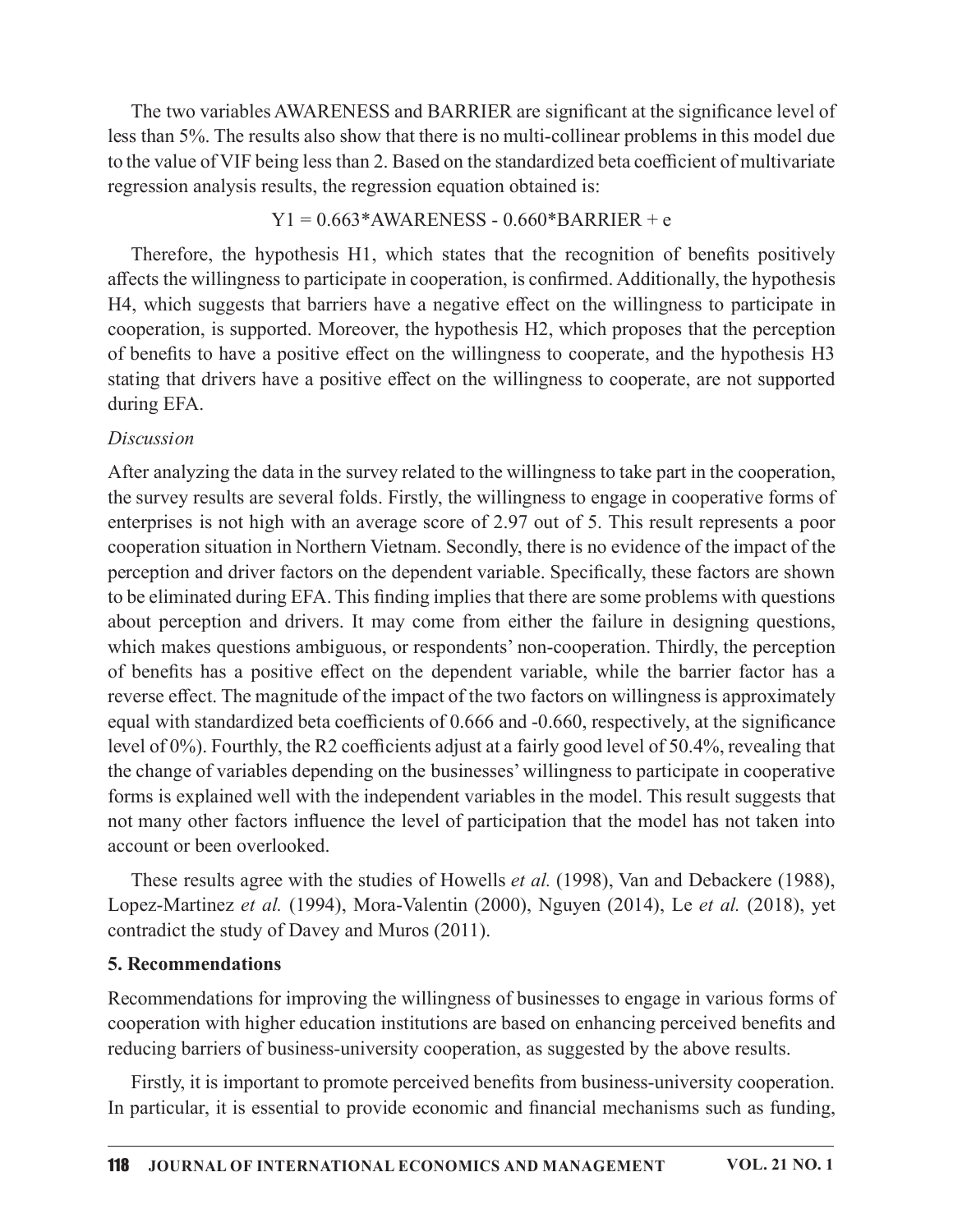grants, and subsidies, stimulus packages taxation concessions, which are specially designed grants, and subsidies, stimulus packages taxation concessions, which are specially designed<br>for parties in business-university cooperation. Universities should develop mechanisms to<br>increase the benefits of scientific and increase the benefits of scientific and technological cooperation activities with their business partners for their leaders, lecturers, and students. For example, their staff should gain recognition of the academics for their cooperation activities with businesses. Such recognition should be a part of the assessment of work performance for academics or a replacement of teaching workload. Another suggestion for university parties is to diversify forms of businessuniversity cooperation, which are appropriate for the needs and conditions of each specific type of business, therefore, maximize values gained. For businesses, they need to change perceptions and views on cooperation with universities, which should be based on mutual understanding and mutual benefit. Specifically, it is necessary to view this cooperation as a business strategy of seeking business opportunities and innovations.

Secondly, it is no less important to minimize obstacles between businesses and universities. For the government, it issuggested that it should bridge information between businesses and higher education institutions through measures such as providing information, organizing seminars, setting up specialized, and consulting departments. Through these measures, businesses have the opportunity to be aware more of the benefits gained from participating in cooperation. And at the same time, they can solve the problems, remove barriers caused by the lack of information. Besides, they could enact different legal mechanisms for scientific and technological forms of cooperation such as research centers and nurseries to eliminate barriers of business-university cooperation, to protect and to support these forms of development. Meanwhile, both universities teaching workload. Another suggestion for university parties is to diversity forms of businesseming cooperation, which are appropriate for the needs and conditions of each specific type of business, therefore, maximize val culture of innovation for themselves. They should also maintain contact and share information to minimize barriers in cooperation. 7KH UHVHDUFK PRGHOLV LQFRPSOHWH GXH WR ERWK REMHFWLYH DQGVXEMHFWLYH UHDVRQV 6RPH

enterprises are wary of the survey, which leads to a small sample size and/or incomplete answers. The estimation model is mainly accepted from previous studies conducted abroad without any qualitative research in Vietnam. The questionnaire for the four groups of factors mentioned above is not consistent with the Vietnamese businesses' psychology, which links to the incomplete exploration of the author's aspects and resources. Also, the author's limited resources are a shortcoming of this study.

Due to the limitations mentioned in the above section on the research, including both objective and subjective causes, the author proposes several directions for future research in this area. Firstly, qualitative research on enterprises aims at examining the factors affecting the willingness and choice of cooperation with universities, heading to build coparation, in process that the steeper that the steeper that the computer. A reach that there are the research model is morphize barries in cooperation. The research model is incomplete due to both objective and solvice v should be conducted. Secondly, qualitative and quantitative research aims to identify models From the material of the sumption of the sumption. The research model is incomplete due to both objective and subjective reasons. Some enterprises are wary of the survey, which leads to a small sample size and/or incomplet cooperation is important. Thirdly, researching similar models from the perspective of students and group of participants in higher education institutions should also be carried out.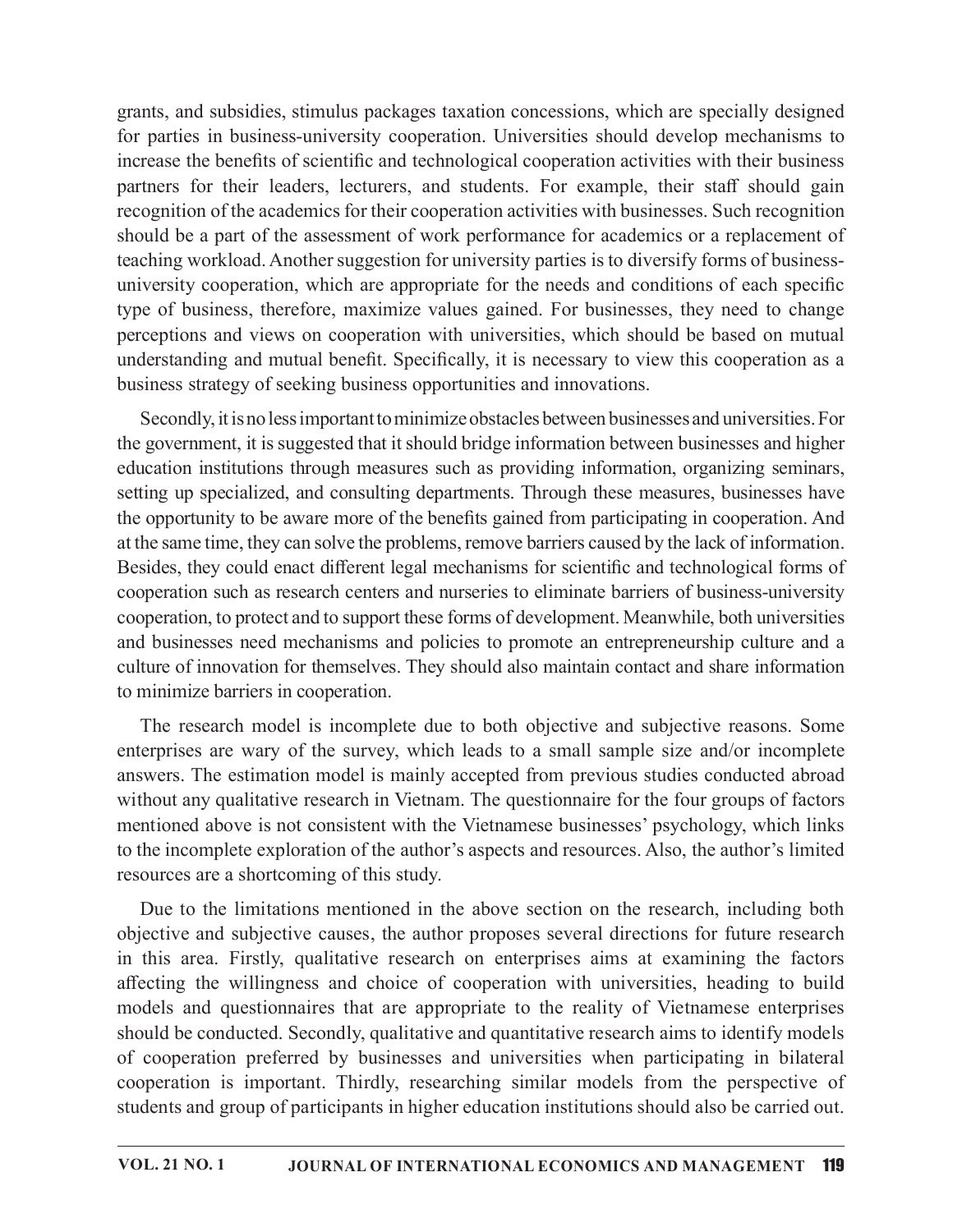#### 6. Conclusion

6. Conclusion<br>Internationalization and integration have increased the competition in many sectors of<br>Vietnam's economy (Pham and Tran, 2017). Nevertheless, education in Vietnam has lagged<br>behind developed countries (Pi-Yun Vietnam's economy (Pham and Tran, 2017). Nevertheless, education in Vietnam has lagged behind developed countries (Pi-Yun and Cuong, 2020). Collaboration between businesses and higher education institutions is becoming more necessary in the 4.0 Industrial Revolution. To catch up with the above trend, studying the factors affecting the willingness to enter into cooperation from an enterprise perspective plays an important role.

Through the synthesis of domestic and foreign studies, the study provided a theoretical basis and from there established an initial research model with four groups of factors affecting the willingness to participate in the cooperation of businesses. These factors include recognition of benefits, perception, drivers, and barriers, which are corresponding to four hypotheses.

By collecting 58 respondents from a survey of businesses and applying the quantitative research methods such as the steps of Cronbach's Alpha reliability test that analyzed EFA and multivariate regression, two factors identified that have an impact on the willingness to participate in the forms of cooperation are recognition of benefits and barriers. In particular, the recognition of the benefits factor has a positive impact on the willingness to participate in the forms of cooperation between businesses and higher education institutions. The barriers factor has a negative impact on the willingness of businesses. Notably, the impact of the Barriers factor on the willingness is considerable. The above results are consistent with other studies that have been conducted both inside and outside of Vietnam (Mora-Valentin, 2000; Nguyen, 2014; Le et al., 2018). Furthermore, from the enterprise survey results, the authors find that the willingness of surveyed enterprises is not high. Therefore, in the coming time, to encourage Vietnamese businesses to be willing to participate in this cooperation process, it is necessary to have appropriate solutions both from enterprises, universities, and the government. ms of cooperation between businesses and higher education institutions. The barriers<br>has a negative impact on the willingness of businesses. Notably, the impact of the<br>s factor on the willingness is considerable. The abov

Acknowledgments: Thanks to the research project entitled: "Applying a model to promote scientific and technological cooperation between higher education institutions and enterprises in Vietnam", Code CT.2019.07.08.

#### References

- Al-Rimawi, A.S. and Al-Karablieh, E.K. (2002), "Agricultural private firms' willingness to cooperate Extension Education, Vol. 9 No. 3, pp. 5 - 15.
- Buisseret, T.J. and Cameron, H. (1994), "Management of collaborative research: collaboration and exploitation under the UK's information engineering advanced technology programme", Technology Analysis & Strategic Management, Vol. 6 No. 2, pp. 215 - 230.
- Le, C.C., Toan, L.D. and Hanh, N.T. (2018), Mo hinh gan ket giua truong dai hoc va doanh nghiep trong dao tao dai hoc tai khu vuc Mien Trung, NXB Thong tin va Truyen thong.
- Davey, T., Baaken, T., Muros, V.G. and Meerman, A. (2011), "State of European University-Business cooperation, final report – a study on the cooperation between higher education institutions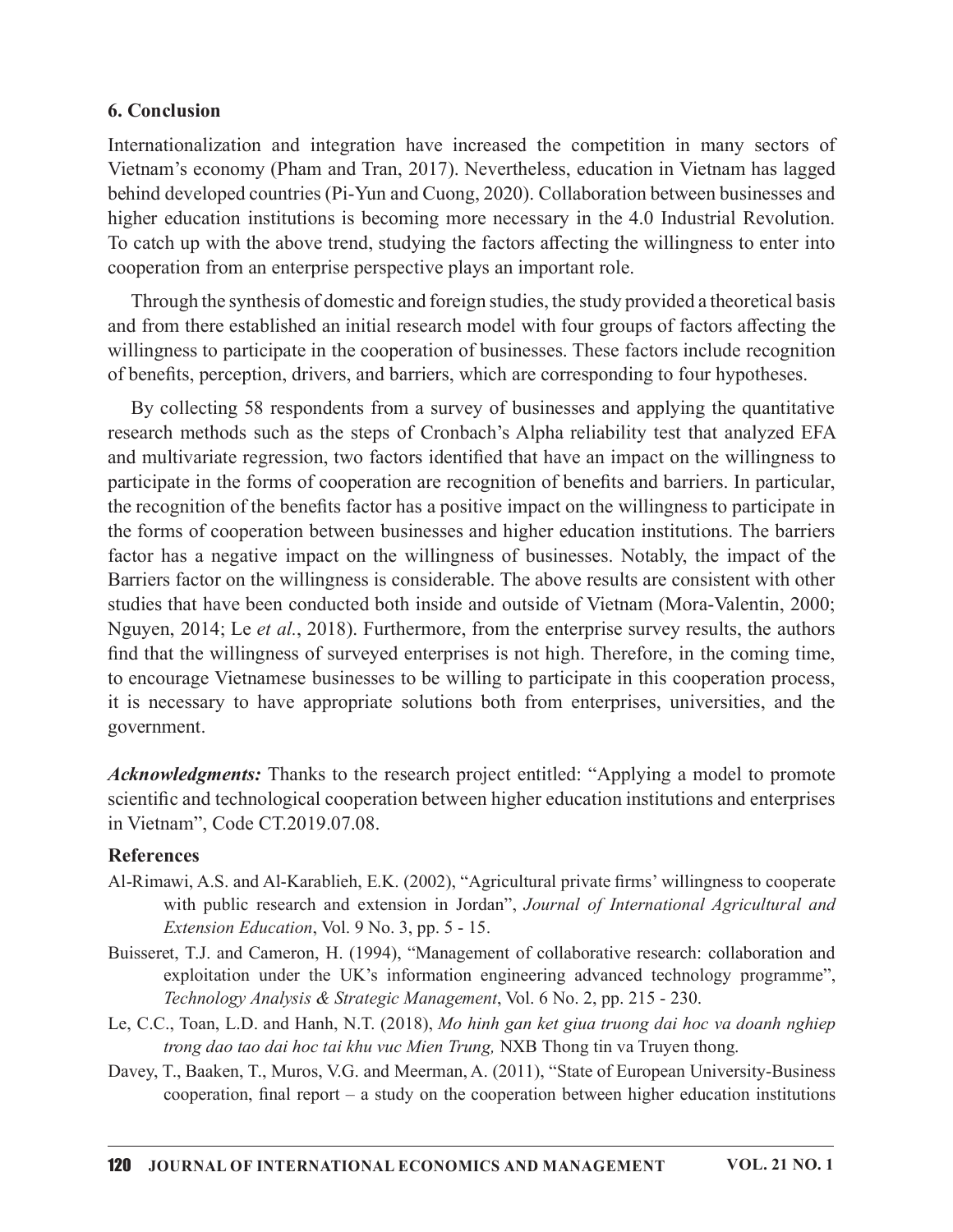Cooperation in Europe.

- and public and private organizations in Europe", *Final Report 2011*, University-Business<br>Cooperation in Europe.<br>itz, H. and Leydesdorff, L. (2000), "The dynamics of innovation: from national systems and<br>"mode 2" to a trip Etzkowitz, H. and Leydesdorff, L. (2000), "The dynamics of innovation: from national systems and "mode 2" to a triple helix of university–industry–government relations", Research Policy, Vol. 29 No. 2, pp. 109 - 123. and public and private organizations in Europe", *Final Report 2011*, University-Business<br>
Cooperation in Europe.<br>
Etzkowtz, H. and Leydesdorff, L. (2000), "The dynamics of innovation: from national systems and<br>
"mode 2"
- Geisler, E. and Rubenstein, A.H. (1989), "University-industry relations: a review of major issues", In: Link A.N., Tassey G. (eds) Cooperative Research and Development: The Industry-University-Government Relationship, pp. 43 - 62.
- Hair, J., Anderson, R., Tatham, R. and Black, W. (1998), *Multivariate Data Analysis*, 5<sup>th</sup> Edition, Prentice-Hall International, London.
- Hoang, T.H. and Pham, T.M.T. (2019), "Measurement of factors affecting cooperation between enterprises and universities", Journal of Banking Administration and Business, Vol. 200, 201, pp 76 - 84.
- Howells, J. (1986), "Industry-academic links in research and innovation: a national and regional development perspective", Regional Studies, Vol. 20, pp. 472 - 476.
- Lai, W. (2011), "Willingness-to-engage in technology transfer in Industry-university collaborations", Journal of Business Research, Vol. 64 No. 11, pp. 1218 - 1223.
- Leydesdorff, L. and Etzkowitz, H. (1996), "Emergence of a triple helix of University-industrygovernment relations", Science and Public Policy, Vol. 23 No. 5, pp. 279 - 286.
- Leydesdorff, L. and Etzkowitz, H. (1998), "The triple helix as a model for innovation studies", Science and Public Policy, Vol. 25 No. 3, pp.  $195 - 203$ .
- Leydesdorff, L. (2012), "The triple helix of University-industry-government relations", SSRN  $Electronic\ Journal, Vol. 21 No. 9, pp. 115 - 124.$
- Lopez-Martinez, R.E., Medellin, E., Scanlon, A.P. and Solleiro, J.L. (1994), "Motivations and obstacles to University-industry cooperation (UIC): a Mexican case", R&D Management, Vol. 24 No. 1, pp. 17 - 31.
- Martin, M., Vigdor, M., Satter, M.A., Pumwa, J., Kaynak, O., Plonsky, G.A., Tibarimbasa, A.M. and Lagujjo, E. (2000), The management of university-industry relations, Paris, IIEP, UNESCO.
- Martino, J. (1996), "The role of university research institutes in technology transfer", *Industry and*  $Higher Education$ , Vol. 10 No. 5, pp. 316 - 320.
- Mora-Valentin, E.M. (2000), "University-industry cooperation: a framework of benefit and analysis", Industry and Higher Education, Vol. 14 No. 3, pp. 165 - 172.
- Nguyen, T.T.H. (2010), The relationship between enterprises and universities and research institutes: a study in Vietnam, Doctoral Thesis in Business Administration, University of Technology -Vietnam National University Ho Chi Minh City.
- Nguyen, Q.M. (2014), "Assessing the links between universities and businesses", Journal of Science and Technology Development. Vol. 4, pp.  $36 - 45$ .
- Nguyen, T.H.T., Minh, H.H. and Phu, T.H. (2017), "Factors a൵ecting the cooperation decision of business with II Facility Foreign Trade University Ho Chi Minh City", External Economics Review, Vol. 93, pp. 16 - 23.
- Pavlin, S. (2015), "Considering university-business cooperation modes from the perspective of enterprises", *European Journal of Education*, Vol. 51 No. 1, pp. 25 - 39.